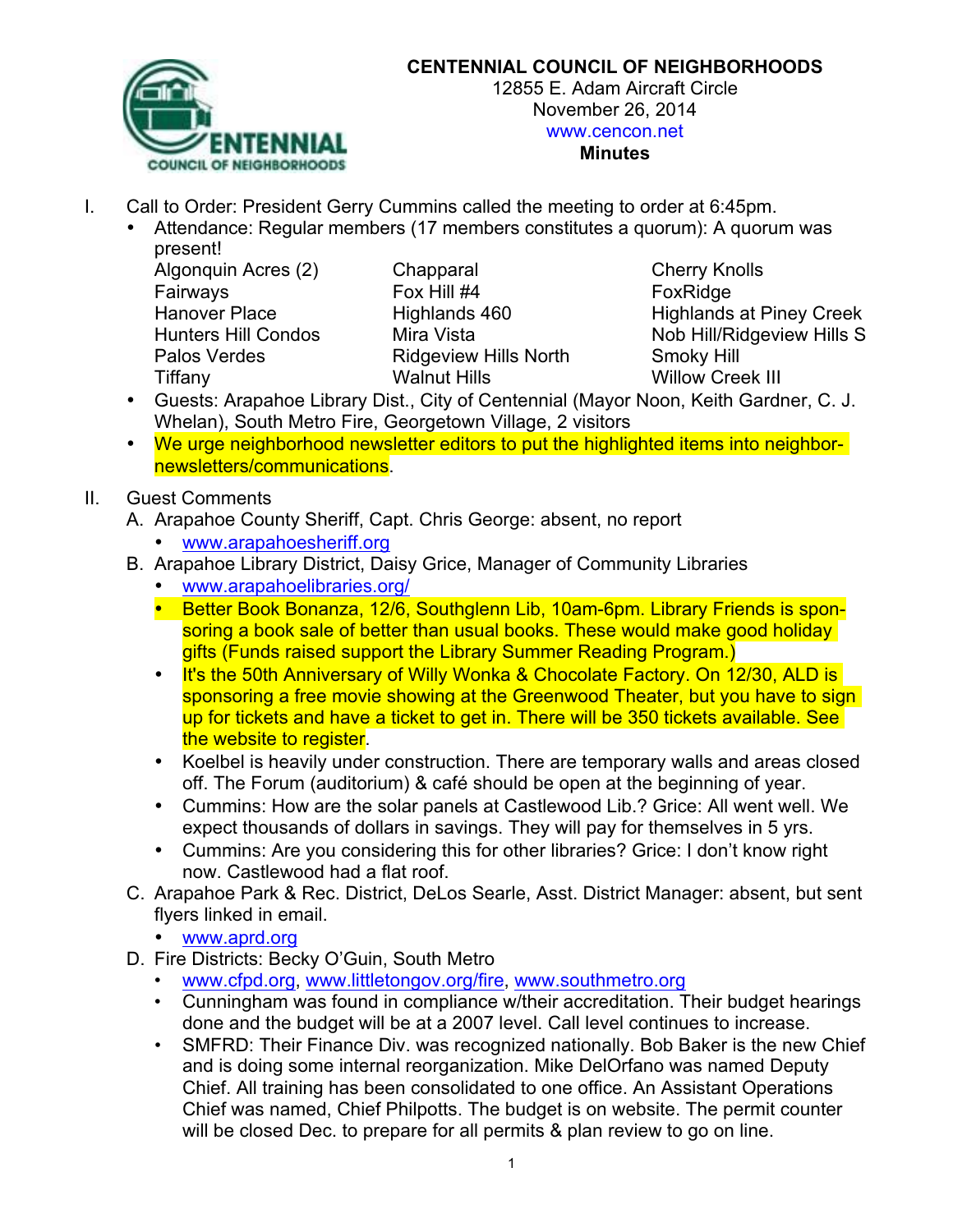- The was no report from Littleton Fire Rescue.
- Cooking is #1 cause of fires during the holiday season. There is a safety video on the South Metro website for cooking.
- E. South Suburban Park & Rec. District, Teresa Cope, Communications Director: absent, but sent a report.
	- www.SSPR.org
	- Holiday pass sale, 11/21-12/31/14, at Buck, Goodson, and Lone Tree, 10% off admission and punch cards, personal training, massages @ Goodson, facials @ Buck. For info call 3/347-5999.
	- Free Holiday Ice Shows & Skates with Santa: bring a canned or packaged food item for the Food Bank of the Rockies.
		- o Ice Show, South Suburban Ice Arena, 6580 Vine St.: 12/12, 6pm & 12/13, 3:15pm. Skate w/Santa: 12/12, 7-7:45pm & 12/13, 2:15-3pm. For info call 3/798-7881.
		- o Ice Show, Family Sports Center, 6981 S. Peoria St.: 12/14, 3:15pm. Skate w/Santa: 12/13, 1-1:45pm & 12/14, 2:15-3pm. For info call 3/708(798?)-9500.
	- Parents Night Out, 12/19, 6-9pm, @ Goodson.
		- $\circ$  Kids ages 5-12 enjoy a night out in a safe environment and are entertained in our state-of-the-art gym. For more information, contact Ashleighk@sspr.org. Please feed children before arriving or send a snack. No food or beverages supplied.
	- New Year's Eve Extravaganza for Youth, 12/31, 8-11 pm, Family Sports Center, 6901 S Peoria St.
		- o Ages 8-13 celebrate the start of 2015 by enjoying laser tag, eXerGame Zone, inflatables, bumper cards, ice skating, toasting with sparkling cider while watching the ball drop in New York's Time Square at 10 pm MT. Light snacks provided. Fee: \$15 online, \$20 at door, class #4890012. For more information, contact Christina at 303-754-1052 or christinai@sspr.org.
	- Pancake Breakfast with Santa, 12/6, Seatings at 8:30 & 9:30am, Buck. For all ages, seating is limited, registration required. For info call 3/347-5999.
	- Annual Holiday/Customer Appreciation Sale, 12/11, 5-8pm Lone Tree Golf Club & Hotel Clubhouse, 9808 Sunningdale Blvd., Lone Tree. Sale on all golfing needs. Enjoy a Holiday evening with your friends & fellow golfers. For info, call 303-790- 0202.
	- A Lone Tree New Year's Eve 2014, 12/31, 8pm-1am, Lone Tree Golf Club & Hotel, 9808 Sunningdale Blvd., Lone Tree.
		- o \$160 per couple, plus tax. Enjoy heavy hors d'oeuvres and an amazing dessert display, party favors, music & dancing, midnight champagne toast, 2 drink coupons/person & cash bar. Reservations required.
		- o You can stay overnight on New Year's Eve which includes a New Year's Day hot breakfast and late checkout:
			- Standard Room \$129/room, plus tax, max. 2 guests
			- Lone Tree Suite \$199/room, plus tax, max. 2 guests
		- o For more information & advanced reservations, call 303-790-0202.
	- Thanksgiving & Winter Break all day (7am-6pm) licensed daycare at Lone Tree Rec Center, 10249 Ridgegate Cir. (can also drop off & pick up at Goodson, and at Family Sport Center). Lots of activities to keep kids busy and having fun. For more info, contact christinai@sspr.org at Family Sports Center or maryk@sspr.org at Lone Tree.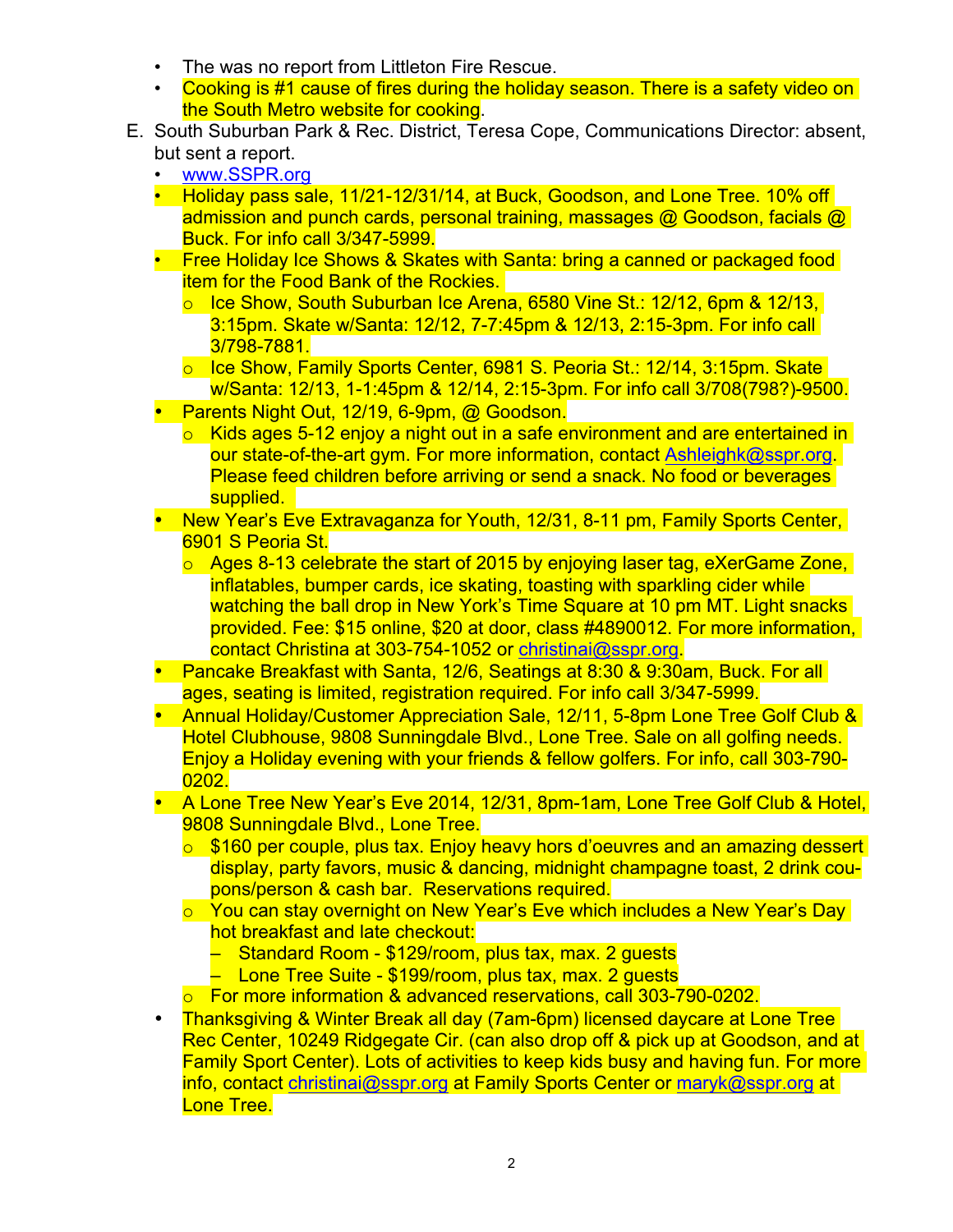- F. City of Centennial
	- www.centennialcolorado.com
	- Keith Gardner, Dist. 2 Councilman:
		- o Littleton Fire is trying to shorten their response time.
		- o A citizen came to Council on RV parking issues on public streets. A subcomm. was formed to address it: Moon/Gotto/Gardner.
		- $\circ$  The City has been having a lot of success with subcomm. researching, discussing and suggesting solutions.
	- C.J. Whelan, Dist. 4 Councilman:
		- $\circ$  Fiber subcomm.: City has hired a consultant to help develop the fiber plan for the City. Initial report should be ready late Jan.-early Feb.
		- $\circ$  Median subcomm. is assessing all of the City's medians (about 450), about 1/3 belong to private entities (special districts, HOAs). Then we'll move forward with what they might look like.
		- o Centennial passed an ordinance adding e-cigs to illegal tobacco products for under-18s.
		- o Branding subcomm: The City could never have enough money to create entryways/gateways to the City, so we're trying to create an overall look for our entry points.
	- Groth: What's going on on Colo. Blvd, is that fiber? Noon: if it is, it's not ours.
	- Mayor Noon:
		- o Centennial 101 applications are due by 12/3. Application linked in the email.
		- $\circ$  C470 is moving along.
		- $\circ$  Council has reviewed the City Manager & it was very positive.
		- o The City Budget has been passed.
		- o Centennial Link Trail east from Goodson Rec. Center is officially done!
		- o There's a Missy Franklin movie, *Touch the Wall*, that was previewed on 11/15. It will be open to the public on 11/28 downtown at Sie, next to Colfax Tattered Cover. We hope to be able to show it at one of our Summer Movie Nights.
	- Middleton: The Comcast property on Dry Creek Rd. is part of this commercial rezoning, I was surprised by what you said. Holcomb: In our first round of letting folks know of this rezoning, notice was mailed to every household (when the City rezoned all residential). We've put out press releases, email blasts, and it's on our website. It's a case of the people reading the material we distribute.
- III. Commercial Rezoning Update, Phase 3 of 2011 Land Development Code, Derek Holcomb, Centennial Community Development Dept., Primary Planner
	- This proved to be a very interesting discussion between Holcomb and the members.
	- There are still 2 more opportunities to go to open houses, both 5-8pm: 12/4, South Metro Denver Chamber of Commerce, 2154 E. Commons Ave., out Sears' side door (Streets @ SouthGlenn), 80122 & 12/11, Trails Rec. Center, 16799 E. Lake Ave., 80016.
	- Go www.centennialco.gov/Community-Development/residents.aspx
- IV. HOA Forum: Algonquin Acres Proposal, Steve Wasieko, President of AAOA
	- The City required the Morning Star Assisted Living Center to put in a sidewalk when the property was rezoned (NW corner of Jordan & Arapahoe Rds.) that funnels traffic onto a frontage road with no sidewalk in Algonquin Acres. There is a CDOT fence along Arapahoe Rd. along our neighborhood that should have a sidewalk along the south side of it, outside of our neighborhood. There is an opportunity sidewalk there now. If the City hadn't forced the sidewalk into AA, people would still be walking out-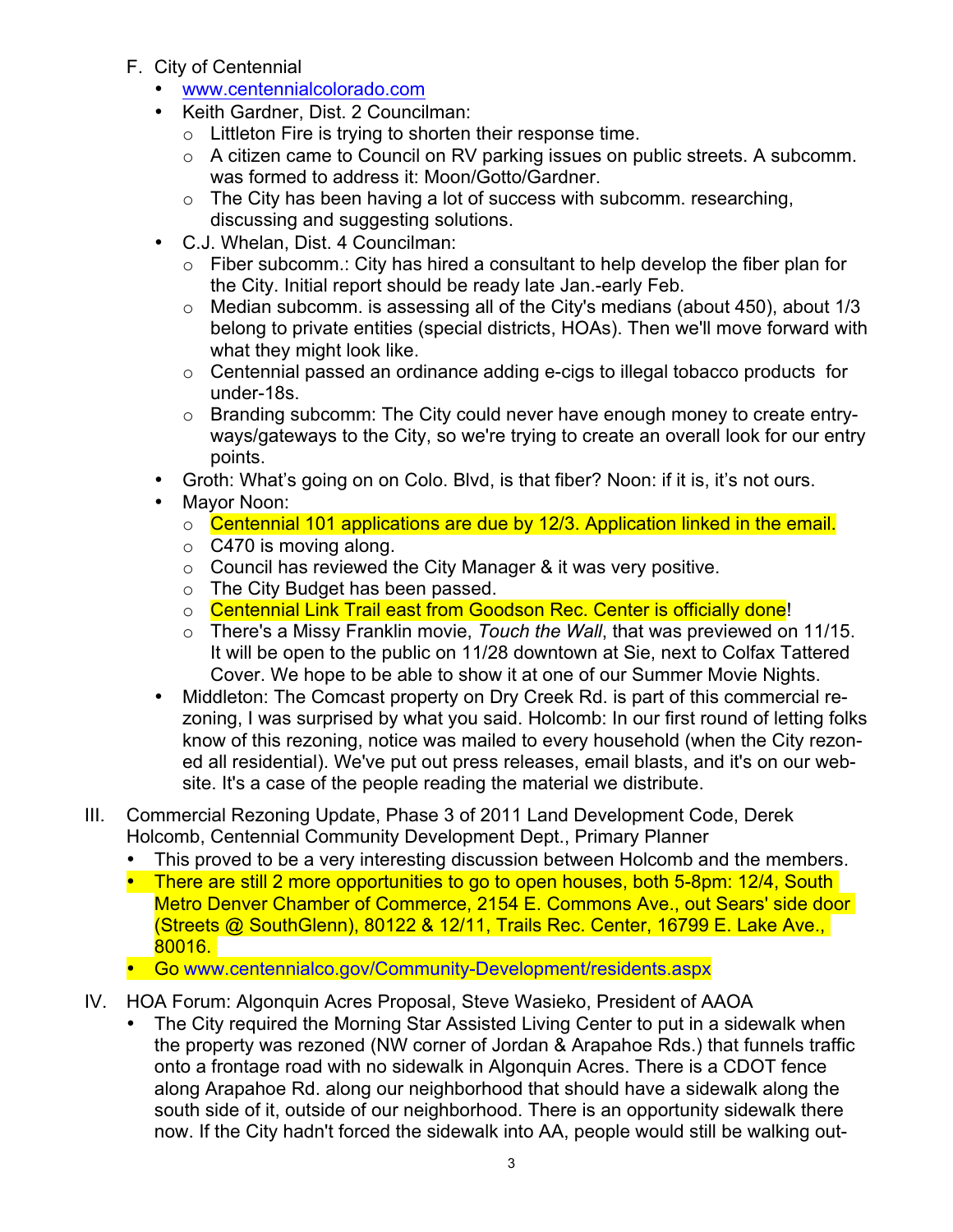side the fence. Aslo, there is currently a break in a homeowner's fence that allows folks to exit our neighborhood at the far end of the road.

- Maurer: Ridgeview Hills N. borders Orchard Rd. and we needed a sidewalk along there. GWV, Centennial, and RHN all worked together to get that done. Can you work that way?
- AA had has seen more crimes of opportunity in our neighborhood in recent months as walking traffic has increased with the sidewalk install.
- Schlatter: Our role as CenCON is to reinforce/support our neighborhoods, what do you want? Make a motion.
- A motion was made, seconded and passed with 1 negative vote to Algonquin Acres request for modifications to the sidewalk & fencing proceeding west from the Morning Star Assisted Living facility in the discussed location based on the presentation given by Wasiecko. (Wasiecko/Groth)
- Wasiecko submitted a petition that his whole neighborhood and other nearby neighbor-hoods have signed to be put into CenCON records.

### V. CenCON Business

- A. President's report, Gerry Cummins
	- Cummins gave Grice a thank you note to the Library Dist. containing a \$600 check for the use of the Admin. building for this year. (The District doesn't charge us.)
- B. 1st Vice President/Membership, David Schlatter: no news.
- C. Secretary, Andrea Suhaka
	- A motion was made, seconded, and passed unanimously to approve the Sept. & Oct., 2014, CenCON minutes. (Groth/Doer)
- D. Treasurer's report, Henry Blum
	- Checking Account at Wells Fargo Bank, Smoky Hill Branch:

| $\bullet$ | Balance forward from 10/27/14 report |                          | \$3,119.85 |
|-----------|--------------------------------------|--------------------------|------------|
|           |                                      | Income: Dues deposited * | 90.00      |
|           | Expenses: CAI dues                   |                          | (114.00)   |
|           |                                      | Arapahoe Library Dist.   | (600.00)   |
|           | • Account balance, 11/24/14          |                          | \$2,495.85 |

- \* Algonquin Acres Owners Assn. pd. for 3 years
- VI. 2<sup>nd</sup> Vice President, Plans, Ed Bain/Tammy Maurer
	- Credit Union of Colorado, 6568 S Racine Cir.: FDP Amendment, Existing building will be remodeled and includes installing a natural gas generator that will supply power in the event of a power outage. A decorative enclosure will be built around this generator.
	- Bassett Storage, 13750 E Briarwood (near Briarwood & Potomac): FDP, proposes to build a 14,000 sq.ft. office/warehouse building at a height of 31 ft. The business, on 11.6 acres, is for the outside storage of RV's boats, trailers, etc.
- VII. Adjourn: Cummins adjourned the meeting at 9pm.

Minutes respectfully submitted by Andrea Suhaka, Secretary.

Please inform Andrea Suhaka at 303-770-0058 or standy@ecentral.com of changes in your CenCON Representative or Association President/Chair.

## **Next Scheduled Meeting – January 26, 2015**